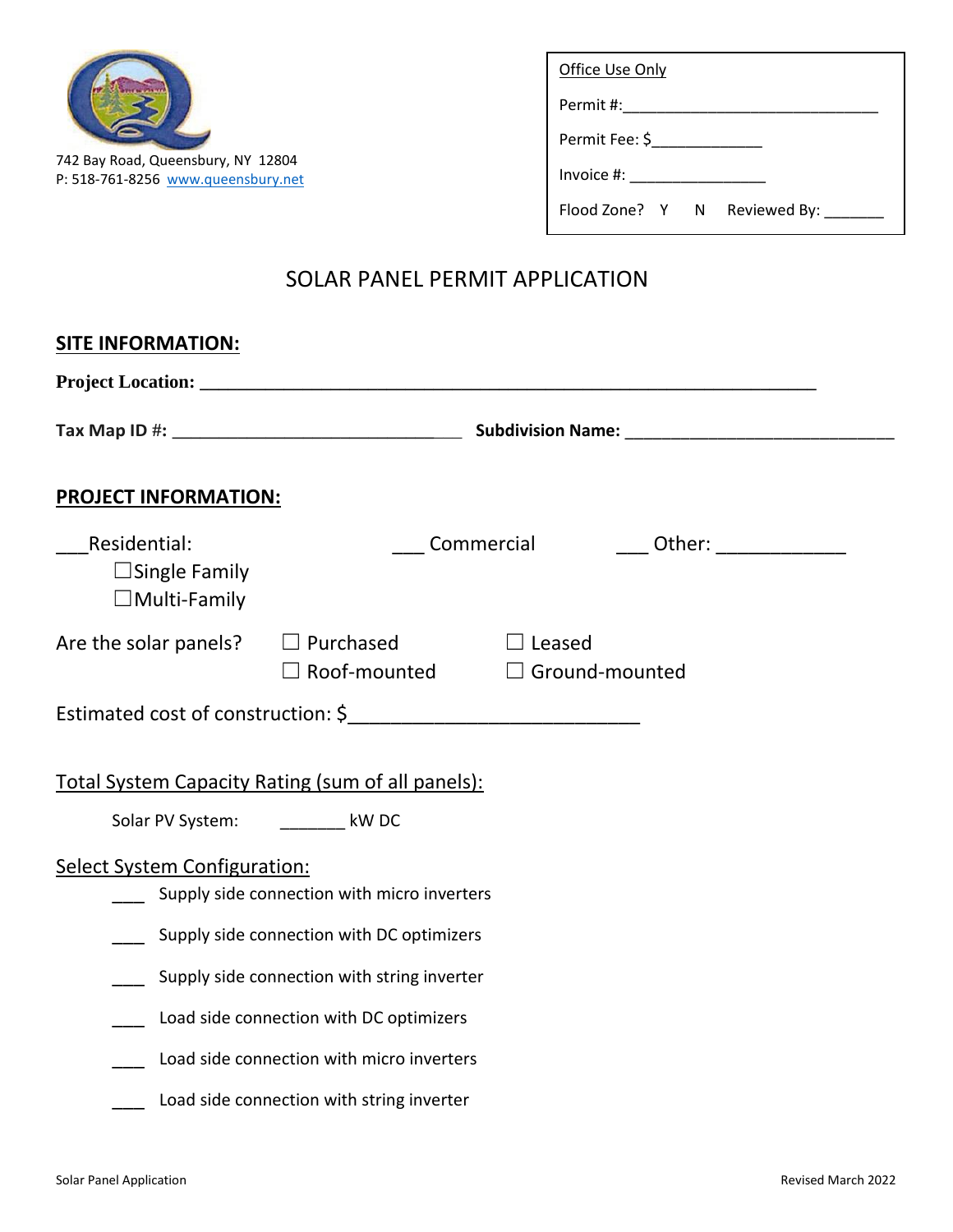Solar Panel Application Revised March 2022

#### DECLARATION:

- 1. I acknowledge that no construction shall be commenced **prior to the issuance** of a valid permit and will be completed within a 12 month period. Any **changes to the approved plans prior to/during construction** will require the submittal of amended plans, additional reviews and re-approval.
- 2. If, for any reason, the building permit application is **withdrawn**, 30% of the fee is retained by the Town of Queensbury. After 1 year from the initial application date, 100% of the fee is retained.
- 3. Ifthe work is not completed by the 1 year expiration date the permit **may be renewed**, subject to fees and department approval.
- 4. I certify that the application, plans and supporting materials are a true and a complete statement and/or description of the work proposed, that all work will be performed in accordance with the NYS Building Codes, local building laws and ordinances, and in conformance with local zoning regulations.
- 5. A third-party electrical inspection will be completed at which time the Town of Queensbury's Building and Codes Enforcement department will be contacted to complete an inspection of the final installation of the solar panels.

Please sign below to affirm that all answers are correct and that you have met all of the conditions and requirements to submit a unified solar permit.

\_\_\_\_\_\_\_\_\_\_\_\_\_\_\_\_\_\_\_\_\_\_\_\_\_\_\_\_\_\_\_\_\_\_\_\_\_\_\_\_\_\_\_\_\_\_\_\_\_\_\_\_\_\_\_\_\_\_\_\_\_\_\_\_\_\_\_\_\_\_\_\_\_

#### I have read and agree to the above:

Homeowner's Signature **Date** Date of the Date of the Date of the Date of the Date of the Date of the Date of the Date of the Date of the Date of the Date of the Date of the Date of the Date of the Date of the Date of the D

Solar Co. Representative Signature **Date** Date Date

\_\_\_\_\_\_\_\_\_\_\_\_\_\_\_\_\_\_\_\_\_\_\_\_\_\_\_\_\_\_\_\_\_\_\_\_\_\_\_\_\_\_\_\_\_\_\_\_\_\_\_\_\_\_\_\_\_\_\_\_\_\_\_\_\_\_\_\_\_\_\_\_\_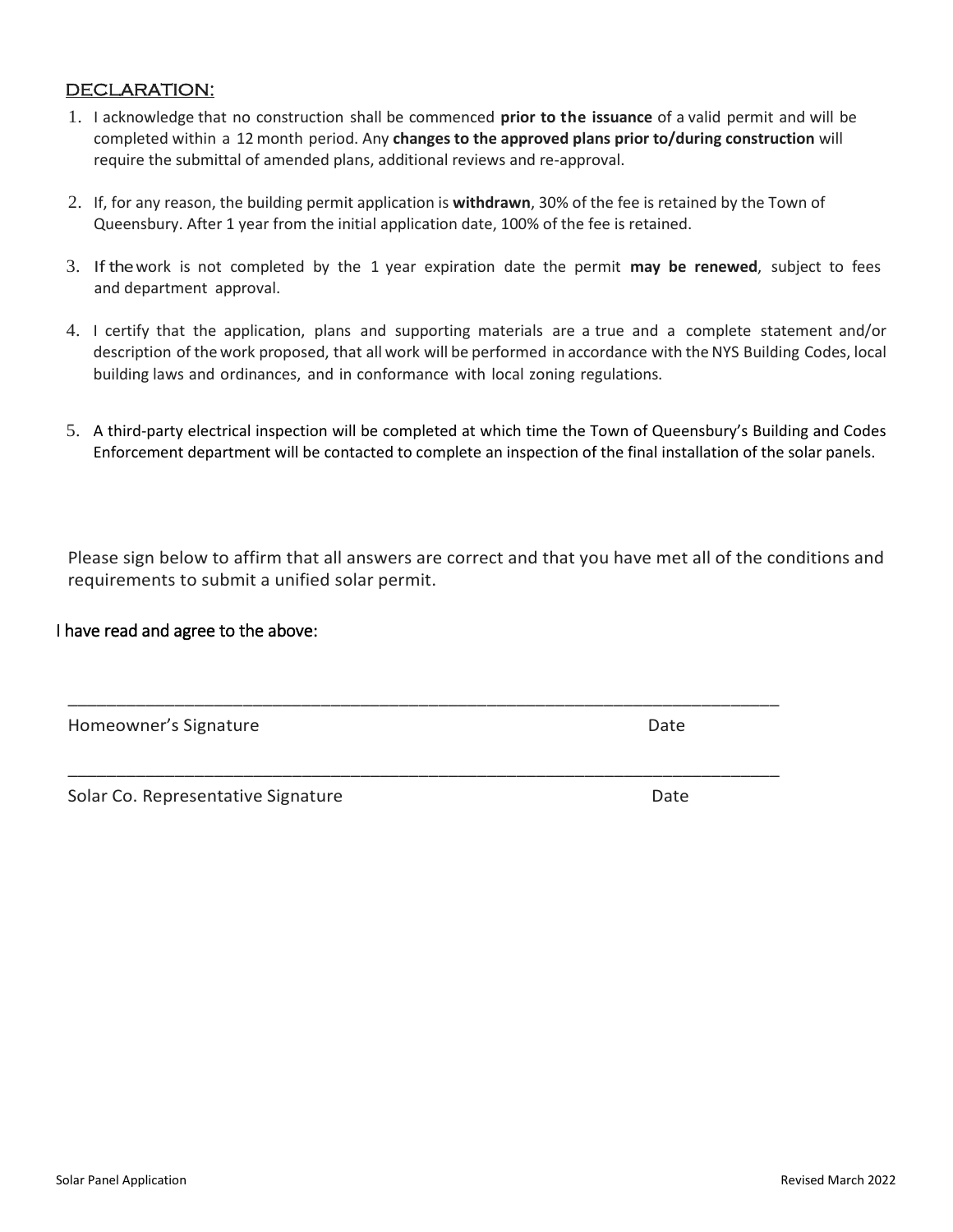## **CONTACT INFORMATION: PLEASE PRINT LEGIBLY OR TYPE, PLEASE INCLUDE AN EMAIL**

### • Property Owner(s):

| Name(s):                |            |
|-------------------------|------------|
| Mailing Address, C/S/Z: |            |
| Cell Phone:             | Land Line: |
| Email:                  |            |

#### • Solar Contractor:

### Workers' Comp documentation must be submitted with this application

| <b>Business Name:</b>   |              |  |
|-------------------------|--------------|--|
| <b>Contact Name:</b>    |              |  |
| Mailing Address, C/S/Z: |              |  |
| Cell Phone:             | Land Line: ( |  |
| Email:                  |              |  |

#### • Electrical Contractor:

## Workers' Comp documentation must be submitted with this application

|        | Land Line: $($ $)$                                                                |
|--------|-----------------------------------------------------------------------------------|
|        |                                                                                   |
|        | Contact Person for Compliance in regards to this project: _______________________ |
|        |                                                                                   |
| Email: |                                                                                   |